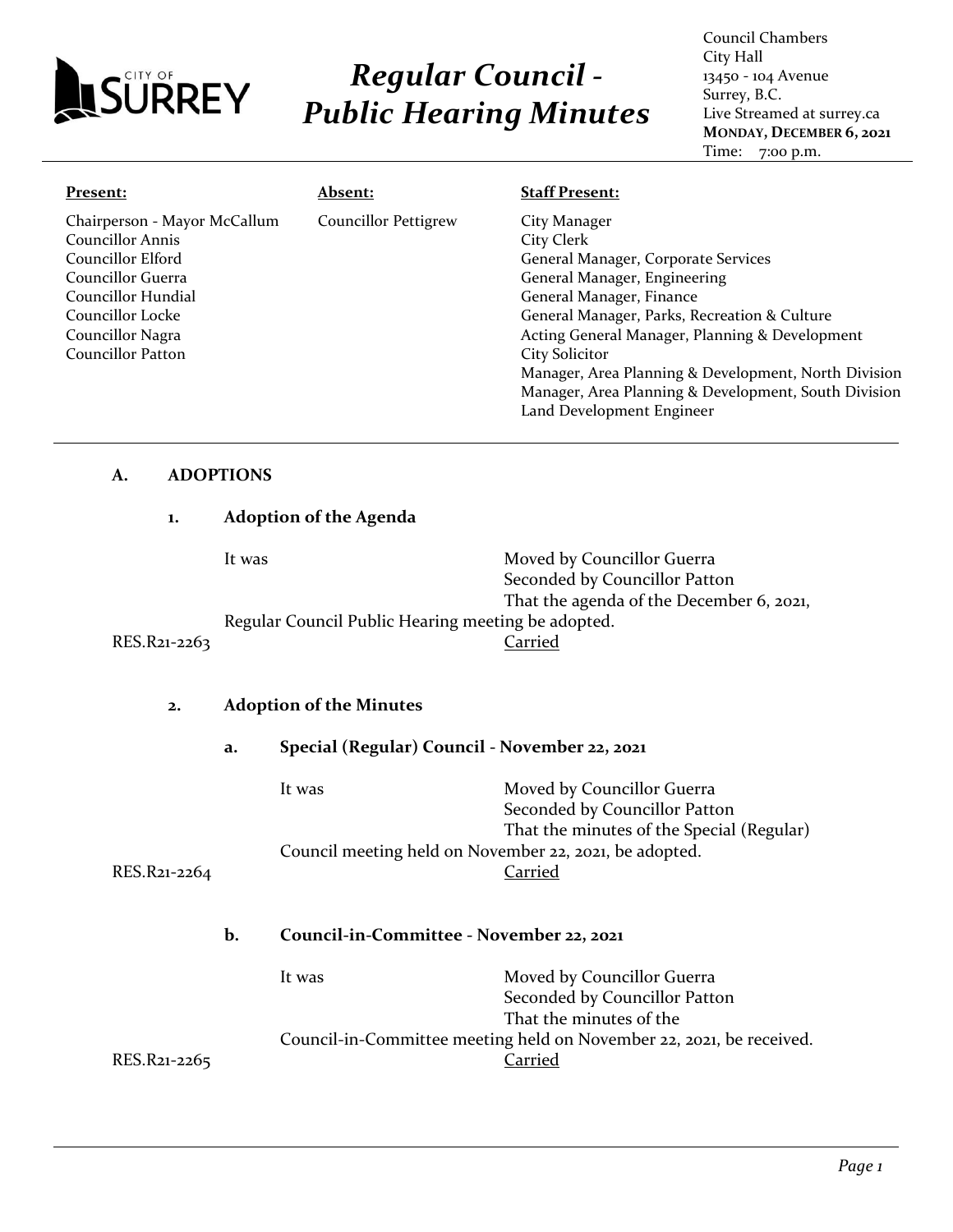|              |    | It was                                                  | Moved by Councillor Guerra<br>Seconded by Councillor Patton<br>That the minutes of the Regular Council - |
|--------------|----|---------------------------------------------------------|----------------------------------------------------------------------------------------------------------|
|              |    | Land Use meeting held on November 22, 2021, be adopted. |                                                                                                          |
| RES.R21-2266 |    | Carried                                                 |                                                                                                          |
|              |    |                                                         |                                                                                                          |
|              | d. | Regular Council - Public Hearing - November 22, 2021    |                                                                                                          |
|              |    | It was                                                  | Moved by Councillor Guerra<br>Seconded by Councillor Patton<br>That the minutes of the Regular Council - |

**c. Regular Council - Land Use - November 22, 2021**

#### **B. DELEGATIONS - PUBLIC HEARING**

**1. "Surrey Zoning Bylaw, 1993, No. 12000, Amendment Bylaw, 2021, No. 20478" Application No. 7921-0220-00**

| CIVIC ADDRESS:    | $3505 - 194$ Street                                                                                                                                                                                                   |
|-------------------|-----------------------------------------------------------------------------------------------------------------------------------------------------------------------------------------------------------------------|
| <b>APPLICANT:</b> | Owner: 1323547 BC Ltd. (Director Information: Willie Fisher &<br>Ender Ilkay)<br>Agent: Orion Construction (Paul Bangma)                                                                                              |
| <b>PURPOSE:</b>   | The applicant is requesting to rezone the site from<br>Intensive Agricultural Zone to Business Park 1 Zone in order<br>to permit the development of an 8,295 square-metre<br>multi-tenant industrial building.        |
|                   | In addition, the proposal includes a Development Variance<br>Permit to reduce the minimum width of a drive aisle for<br>one-way movement from 7.5 metres to 5.0 metres on the north<br>side of the proposed building. |

The Notice of the Public Hearing was read by the City Clerk.

D. Jack, Surrey Environmental Partners: The delegation spoke to the retention of trees at the edge of the property, tree replacement calculation, removal of trees from the subject site, roofing material and lack of shade trees in the plaza.

Written submissions were received as follows:

• Email dated November 29, 2021, A. Kaps expressing opposition for the proposal citing aquifer and trees.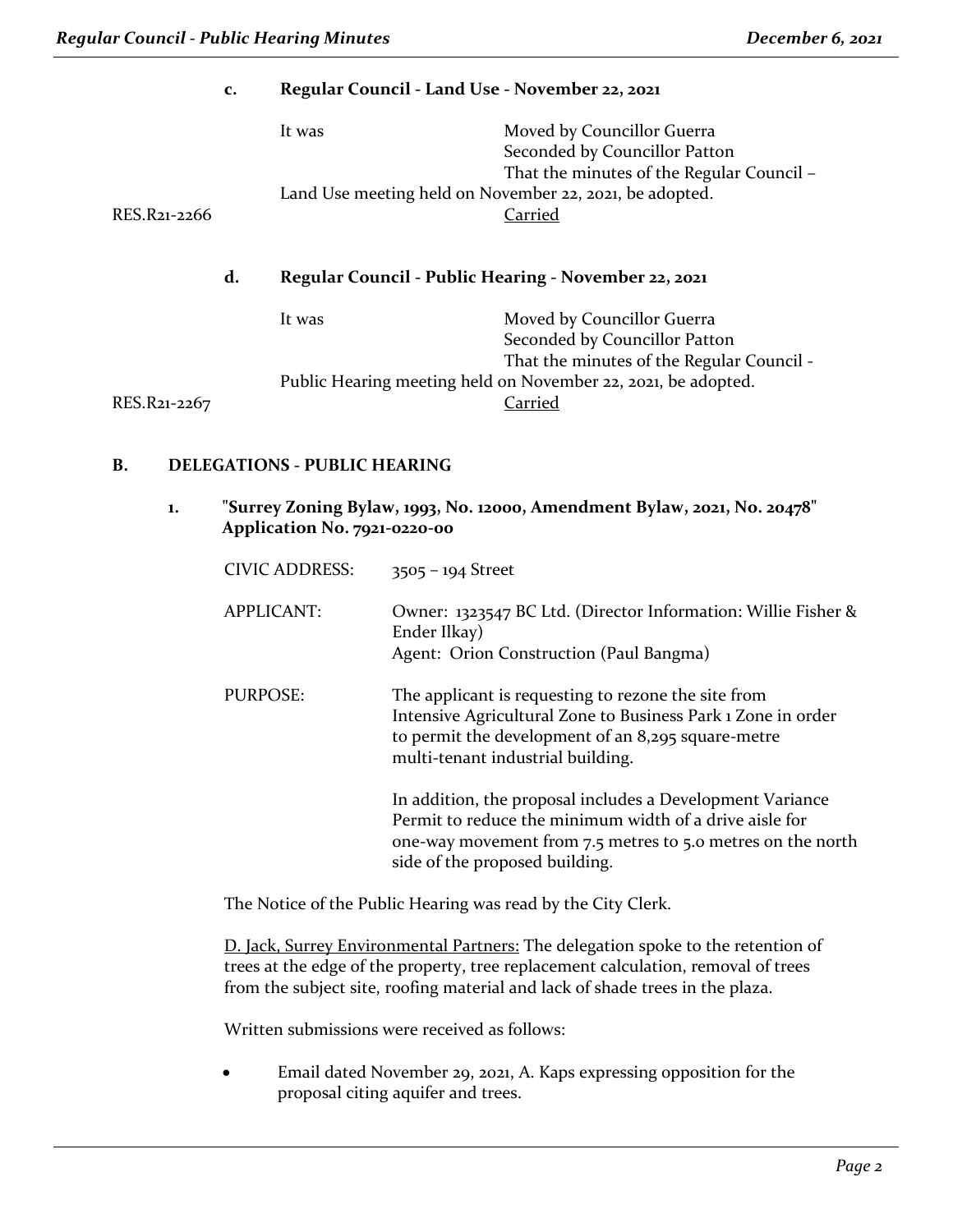- Email dated December 2, 2021, R. Landale expressing opposition for the proposal citing agricultural land, aquifer, trees, heritage chapel, traffic, and environment.
- **2. "Surrey Zoning Bylaw, 1993, No. 12000, Amendment Bylaw, 2021, No. 20477" Application No. 7921-0156-00**

| <b>CIVIC ADDRESS:</b> | 1710 - 140 Street                                                                                                                                                                                            |
|-----------------------|--------------------------------------------------------------------------------------------------------------------------------------------------------------------------------------------------------------|
| <b>APPLICANT:</b>     | Owners: S. Levy, D. Levy<br>Agent: Mainland Engineering Design Corporation (Rajeev Mangla)                                                                                                                   |
| <b>PURPOSE:</b>       | The applicant is requesting to rezone the site from<br>Single Family Residential Zone to Single Family Residential<br>(10) Zone in order to subdivide the subject site into two<br>single-family small lots. |

The Notice of the Public Hearing was read by the City Clerk.

A. Masdin, Surrey: The delegation expressed concerns regarding the subdivision, density, height and safety and traffic due to proximity to local schools.

The following registered their opposition to the proposal but did not wish to speak:

• B. MacLeod, South Surrey

Written submissions were received as follows:

- Email dated December 2, 2021, R. Landale expressing opposition for the proposal citing trees, and traffic.
- **3. "Surrey Comprehensive Development Zone 26 (CD 26), Bylaw, 2021, No. 20480" Application No. 7919-0361-00**

| <b>CIVIC ADDRESS:</b> | 17395 - No. 10 (56 Avenue) Highway                                                                                                                                                                                                                                                                    |
|-----------------------|-------------------------------------------------------------------------------------------------------------------------------------------------------------------------------------------------------------------------------------------------------------------------------------------------------|
| <b>APPLICANT:</b>     | Owner: Echo Lake Investments Ltd<br>Agent: Mallen Gowing Berzins Architecture Inc. (Mike Rayment)                                                                                                                                                                                                     |
| <b>PURPOSE:</b>       | The applicant is requesting to rezone the site from<br>Comprehensive Development Zone (Bylaw No. 19496) to a new<br>Comprehensive Development Zone in order to accommodate<br>the existing building and permit the construction of an<br>additional 2-storey commercial building on the subject site. |

The Notice of the Public Hearing was read by the City Clerk.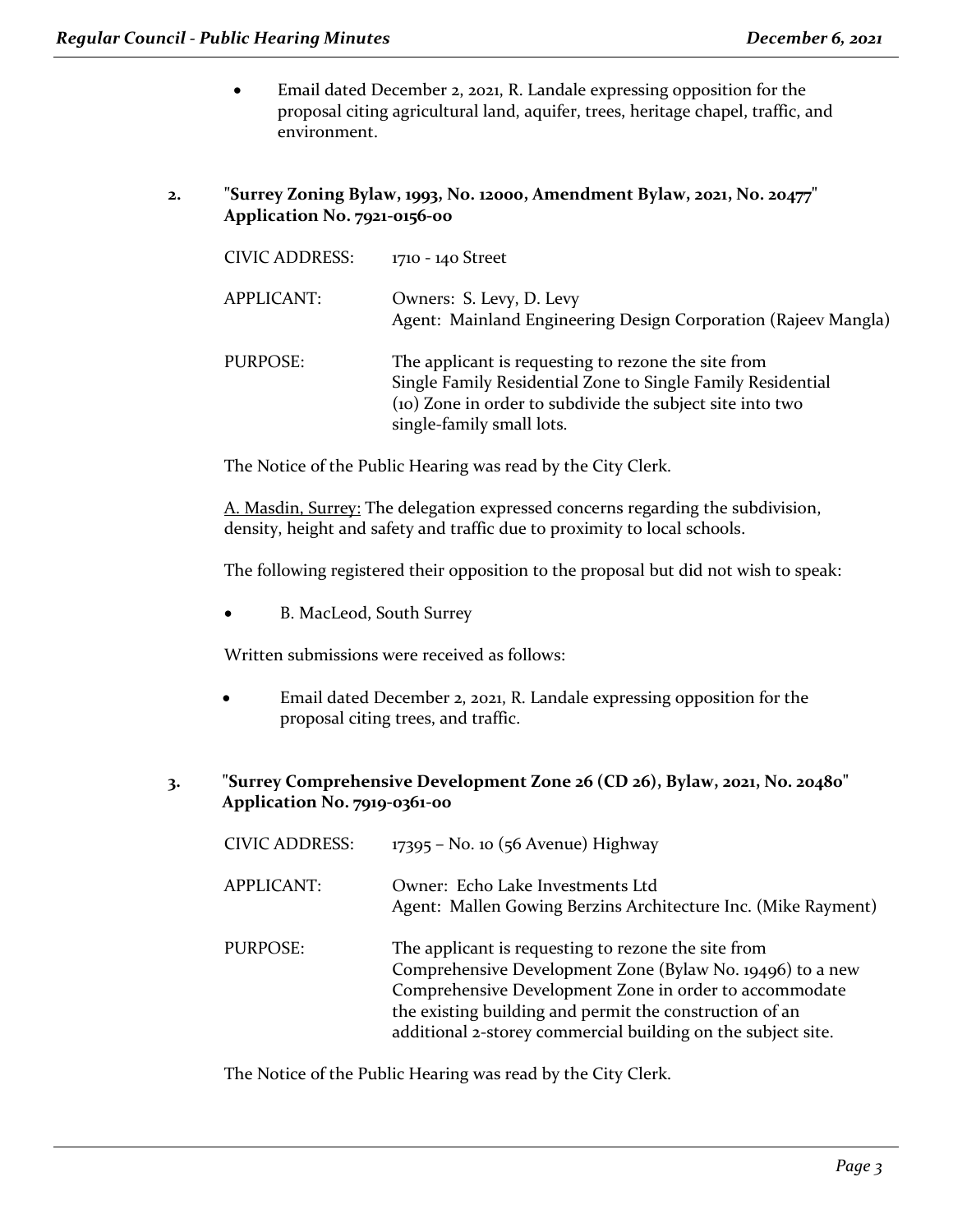D. Jack, Surrey Environmental Partners: The delegation spoke to the riparian area setback, proximity to local parks, shade trees on the roof top play area and use of vines on the fencing.

Written submissions were received as follows:

- Email dated December 2, 2021, R. Landale expressing opposition for the proposal citing watercourse and children play area.
- **4. "Surrey Zoning Bylaw, 1993, No. 12000, Amendment Bylaw, 2021, No. 20481" Application No. 7921-0045-00**

| <b>CIVIC ADDRESS:</b> | $18464 - 64$ Avenue                                                                                                                                                                                                     |
|-----------------------|-------------------------------------------------------------------------------------------------------------------------------------------------------------------------------------------------------------------------|
| APPLICANT:            | Owners: N. K. Randio, P. S. Paul, B. K. Singh and K. Singh<br>Agent: Coastland Engineering and Surveying Ltd. (Mike Helle)                                                                                              |
| PURPOSE:              | The applicant is requesting to rezone the from Single Family<br>Residential Zone to Semi-Detached Residential Zone in order<br>to subdivide the subject site into four semi-detached<br>single-family residential lots. |

The Notice of the Public Hearing was read by the City Clerk.

D. Jack, Surrey Environmental Partners: The delegation spoke to the cash-in-lieu for parkland, proximity to local parks and tree replacement schedule.

Written submissions were received as follows:

- Email dated December 2, 2021, R. Landale expressing opposition for the proposal citing trees and traffic.
- **5. "Surrey Zoning Bylaw, 1993, No. 12000, Amendment Bylaw, 2021, No. 20482" Application No. 7921-0070-00**

| <b>CIVIC ADDRESS:</b> | $5892 - 172$ Street                                                                                                                                                                                                                                 |
|-----------------------|-----------------------------------------------------------------------------------------------------------------------------------------------------------------------------------------------------------------------------------------------------|
| <b>APPLICANT:</b>     | Owner: Atwal's Enterprises Ltd.<br>Agent: Coastland Engineering & Surveying Ltd. (Michael Helle)                                                                                                                                                    |
| PURPOSE:              | The applicant is requesting to rezone a portion of the site from<br>Single Family Residential Zone to Single Family Residential (13) Zone<br>in order to subdivide the subject site into one single-family lot and<br>two single-family small lots. |
|                       | In addition, the proposal includes a Development Variance<br>Permit to reduce the minimum lot depth from 28 metres to<br>27 metres for proposed Lot 1.                                                                                              |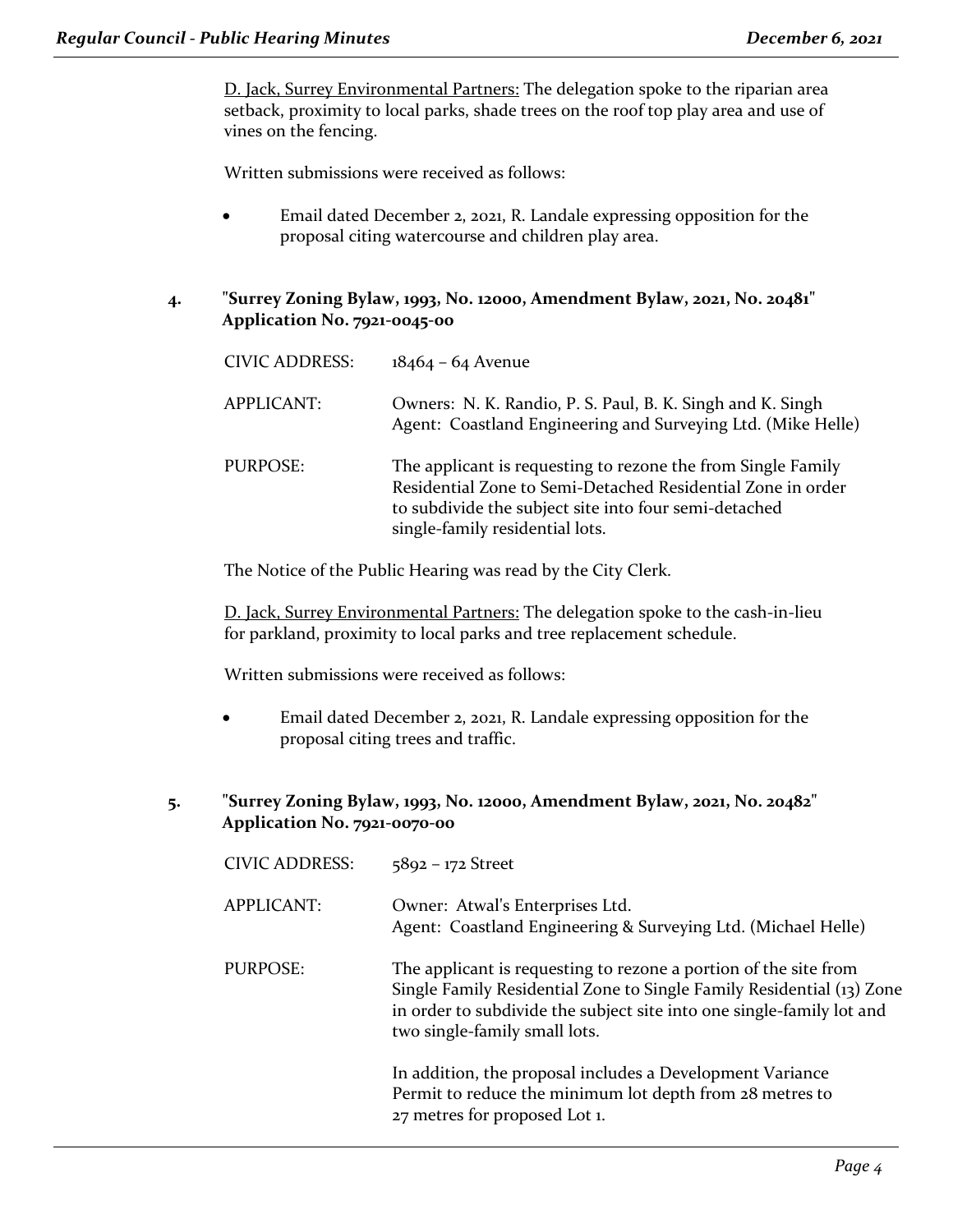The Notice of the Public Hearing was read by the City Clerk.

D. Jack, Surrey Environmental Partners: The delegation spoke to the removal of trees from the subject site, tree replanting schedule and proximity to local parks.

Written submissions were received as follows:

- Email dated December 2, 2021, R. Landale expressing opposition for the proposal citing trees, steep slopes, and sewage system.
- **6. "Surrey Zoning Bylaw, 1993, No. 12000, Amendment Bylaw, 2021, No. 20483" Application No. 7921-0237-00**

| <b>CIVIC ADDRESS:</b> | $13153 - 64$ Avenue                                                                                                                                                                            |
|-----------------------|------------------------------------------------------------------------------------------------------------------------------------------------------------------------------------------------|
| APPLICANT:            | Owners: H. Kharoud, K. Kharoud, S. Raju, H. Raju<br>Agent: Mainland Engineering Design Corporation (Avnash Banwait)                                                                            |
| PURPOSE:              | The applicant is requesting to rezone the from Single Family<br>Residential Zone to Single Family Residential (10) Zone in order<br>to subdivide the subject site into two single-family lots. |

The Notice of the Public Hearing was read by the City Clerk.

D. Jack, Surrey Environmental Partners: The delegation spoke to the removal of trees and hedging from the subject site, tree replanting schedule, proximity to local parks and adjacent detention pond.

Written submissions were received as follows:

- Email dated December 2, 2021, R. Landale expressing opposition for the proposal citing trees, detention pond, densification, and traffic.
- **7. "Surrey Comprehensive Development Zone 25 (CD 25), Bylaw, 2021, No. 20479" Application No. 7921-0175-00**

| <b>CIVIC ADDRESS:</b> | $5650 - 146A$ Street                                                                                                                                                               |
|-----------------------|------------------------------------------------------------------------------------------------------------------------------------------------------------------------------------|
| <b>APPLICANT:</b>     | Owners: K. W. Hicks and R. F. Hicks<br>Agent: Coastland Engineering and Surveying Ltd. (Mike Helle)                                                                                |
| <b>PURPOSE:</b>       | The applicant is requesting to rezone the site from Half-Acre<br>Residential Zone to Comprehensive Development Zone in order to<br>subdivide the site into two single-family lots. |

The Notice of the Public Hearing was read by the City Clerk.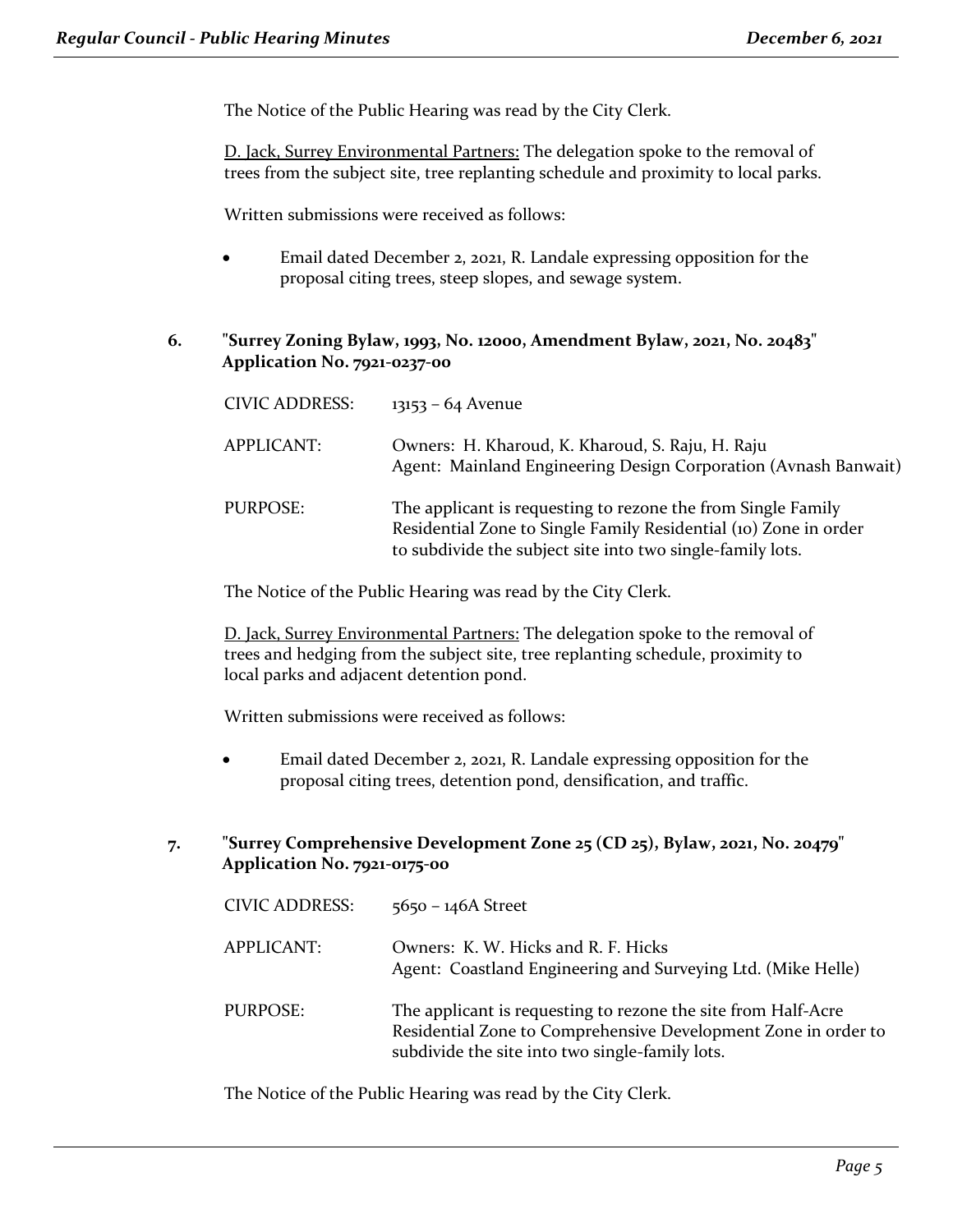There were no persons present to speak to the proposed Bylaw.

Written submissions were received as follows:

• Email dated December 2, 2021, R. Landale expressing opposition for the proposal citing trees and traffic.

#### **C. COMMITTEE REPORTS**

#### **1. Community Services Committee - October 27, 2021**

|              | It was                                                   | Moved by Councillor Guerra                 |
|--------------|----------------------------------------------------------|--------------------------------------------|
|              |                                                          | Seconded by Councillor Patton              |
|              |                                                          | That the minutes of the Community Services |
|              | Committee meeting held on October 27, 2021, be received. |                                            |
| RES.R21-2268 |                                                          | Carried                                    |
|              |                                                          |                                            |

#### **D. BOARD/COMMISSION REPORTS**

#### **1. Surrey Heritage Advisory Commission - October 13, 2021**

|              | It was                                                             | Moved by Councillor Guerra              |
|--------------|--------------------------------------------------------------------|-----------------------------------------|
|              |                                                                    | Seconded by Councillor Patton           |
|              |                                                                    | That the minutes of the Surrey Heritage |
|              | Advisory Commission meeting held on October 13, 2021, be received. |                                         |
| RES.R21-2269 |                                                                    | Carried                                 |

#### **E. MAYOR'S REPORT**

**1. Proclamations** File: 0630-02

Councillor Guerra read the following proclamation:

(a) International Migrants Day – December 18, 2021

#### **F. GOVERNMENTAL REPORTS**

This section had no items to consider.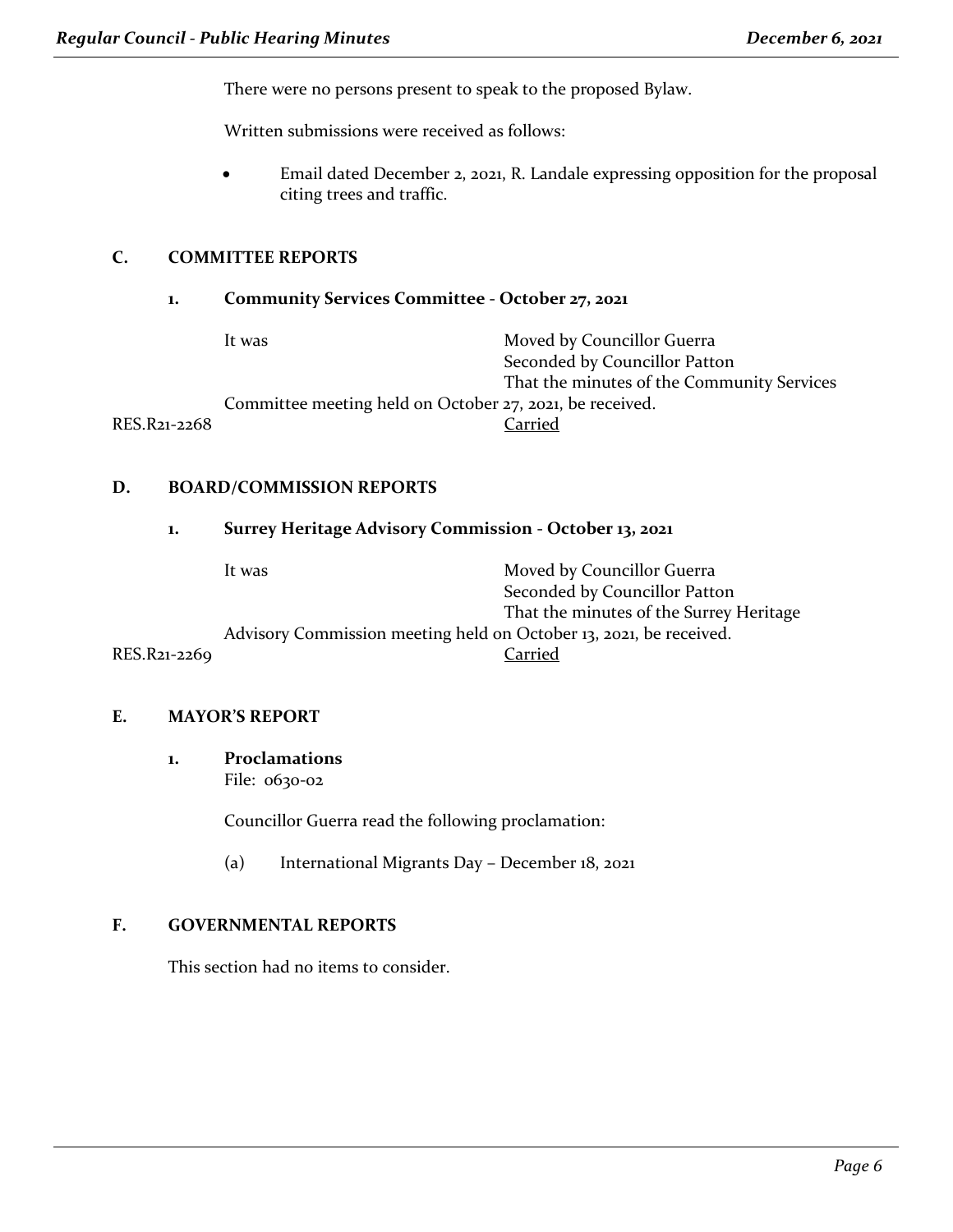#### **G. CORPORATE REPORTS**

The Corporate Reports, under date of December 6, 2021, were considered and dealt with as follows:

#### **Item No. R233 2022 Staff Inclusion Calendar File: 0330-01**

The General Manager, Corporate Services and the General Manager, Parks, Recreation & Culture Department submitted a report to provide Council with information on the key cultural events and important awareness days to be celebrated as outlined in the 2022 Staff Inclusion Calendar.

| It was           | Moved by Councillor Guerra                 |
|------------------|--------------------------------------------|
|                  | Seconded by Councillor Patton              |
|                  | That Council receive Corporate Report R233 |
| for information. |                                            |
| RES.R21-2270     | Carried                                    |
|                  |                                            |

#### **Item No. R234 License Agreement with Rogers Communications Canada Inc. for Use of Road Allowances File: 5450-30 (Rogers)**

The General Manager, Engineering submitted a report to obtain Council's approval to execute a License Agreement with Rogers to install, operate and maintain telecommunications infrastructure on City road allowances.

It was **Moved by Councillor Guerra** Seconded by Councillor Patton That $\cdot$ 

- 1. Receive Corporate Report R234 for information; and
- 2. Authorize the Mayor and the City Clerk to execute a License Agreement with Rogers Communications Canada Inc. ("Rogers") that will act to grant Rogers a non-exclusive right to install, operate and maintain telecommunication infrastructure for a 10-year period within the road allowances, as illustrated on the map attached as Appendix "I".

RES.R21-2271 Carried

#### **Item No. R235 Award of Contract No. 1220-030-2021-010 Curbside Residential Waste Collection Services File: 2320-20 (Garbage & Recycling)**

The General Manager, Engineering submitted a report to obtain Council's approval to award Contract No. 1220-030-2021-010 for curbside residential waste collection services.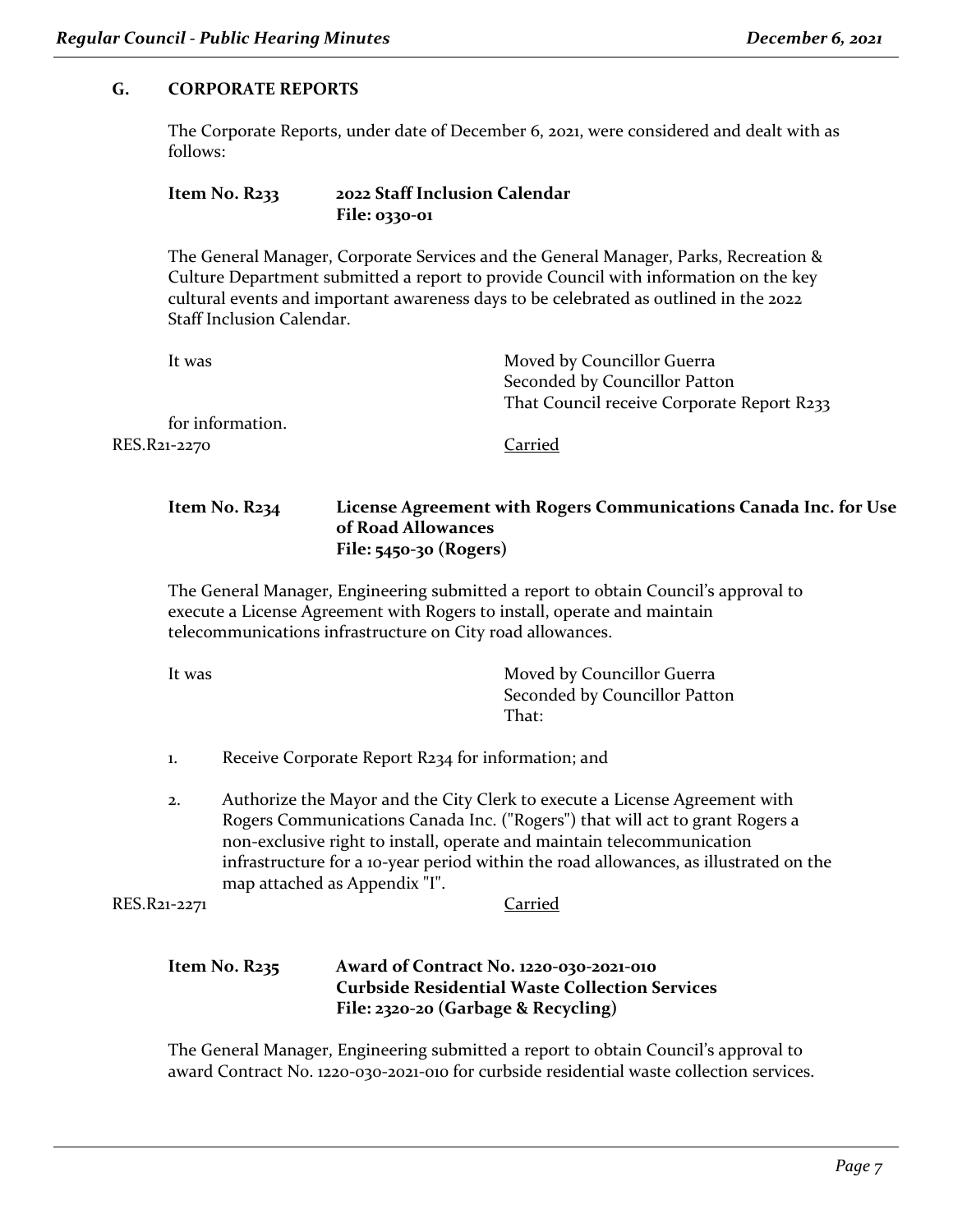|              | It was                                                                                                                                                                                                                                                      |                                                                                                                                        |               | Moved by Councillor Guerra<br>Seconded by Councillor Patton<br>That:                                                                                                                                                                                                                                                                                     |
|--------------|-------------------------------------------------------------------------------------------------------------------------------------------------------------------------------------------------------------------------------------------------------------|----------------------------------------------------------------------------------------------------------------------------------------|---------------|----------------------------------------------------------------------------------------------------------------------------------------------------------------------------------------------------------------------------------------------------------------------------------------------------------------------------------------------------------|
|              | 1.                                                                                                                                                                                                                                                          |                                                                                                                                        |               | Award Contract No. 1220-030-2021-010 to GFL Environmental Inc. for Curbside<br>Residential Waste Collection Services for a seven-year term commencing April 1, 2023,<br>with an option for the City to unilaterally extend the contract for an additional<br>three-year term with an annual base cost in the first year of \$17,622,447 (including GST); |
|              | 2.                                                                                                                                                                                                                                                          | Authorize the Mayor and City Clerk to execute Contract No. 1220-030-2021-010; and                                                      |               |                                                                                                                                                                                                                                                                                                                                                          |
|              | $\overline{3}$ .                                                                                                                                                                                                                                            | Authorize the General Manager, Engineering to approve the optional three-year<br>extension and execute the related contract amendment. |               |                                                                                                                                                                                                                                                                                                                                                          |
| RES.R21-2272 |                                                                                                                                                                                                                                                             |                                                                                                                                        |               | Carried                                                                                                                                                                                                                                                                                                                                                  |
|              |                                                                                                                                                                                                                                                             | Item No. R236                                                                                                                          | File: 7130-16 | <b>COVID-19: Emergency Operations Centre Update</b>                                                                                                                                                                                                                                                                                                      |
|              | The City Manager submitted a report to provide Council a status update of various actions<br>taken in response to COVID-19 since the last Corporate Report which was provided to<br>Council at the November 8, 2021 Regular Council Public Hearing meeting. |                                                                                                                                        |               |                                                                                                                                                                                                                                                                                                                                                          |
|              | It was                                                                                                                                                                                                                                                      |                                                                                                                                        |               | Moved by Councillor Guerra<br>Seconded by Councillor Patton<br>That Council receive Corporate Report R236                                                                                                                                                                                                                                                |
|              |                                                                                                                                                                                                                                                             | for information.                                                                                                                       |               | Carried                                                                                                                                                                                                                                                                                                                                                  |
| RES.R21-2273 |                                                                                                                                                                                                                                                             |                                                                                                                                        |               |                                                                                                                                                                                                                                                                                                                                                          |

### **Item No. R237 Acquisition of a Portion of Property at 5869 – 142 Street File: 0870-20/587D; 7920-0305-00**

The General Manager, Engineering and General Manager, Parks, Recreation & Culture submitted a report to seek Council's approval to purchase a 0.515-hectare (1.27-acre) portion of the property at 5869 – 142 Street for parkland purposes.

| It was                                                | Moved by Councillor Guerra                                                               |
|-------------------------------------------------------|------------------------------------------------------------------------------------------|
|                                                       | Seconded by Councillor Patton                                                            |
|                                                       | That Council approve the purchase of a                                                   |
|                                                       | portion of the property at $5869 - 142$ Street (PID #013-212-541) for parkland purposes, |
| illustrated as Lot D on the attached as Appendix "I". |                                                                                          |
| RES.R21-2274                                          | Carried                                                                                  |
|                                                       |                                                                                          |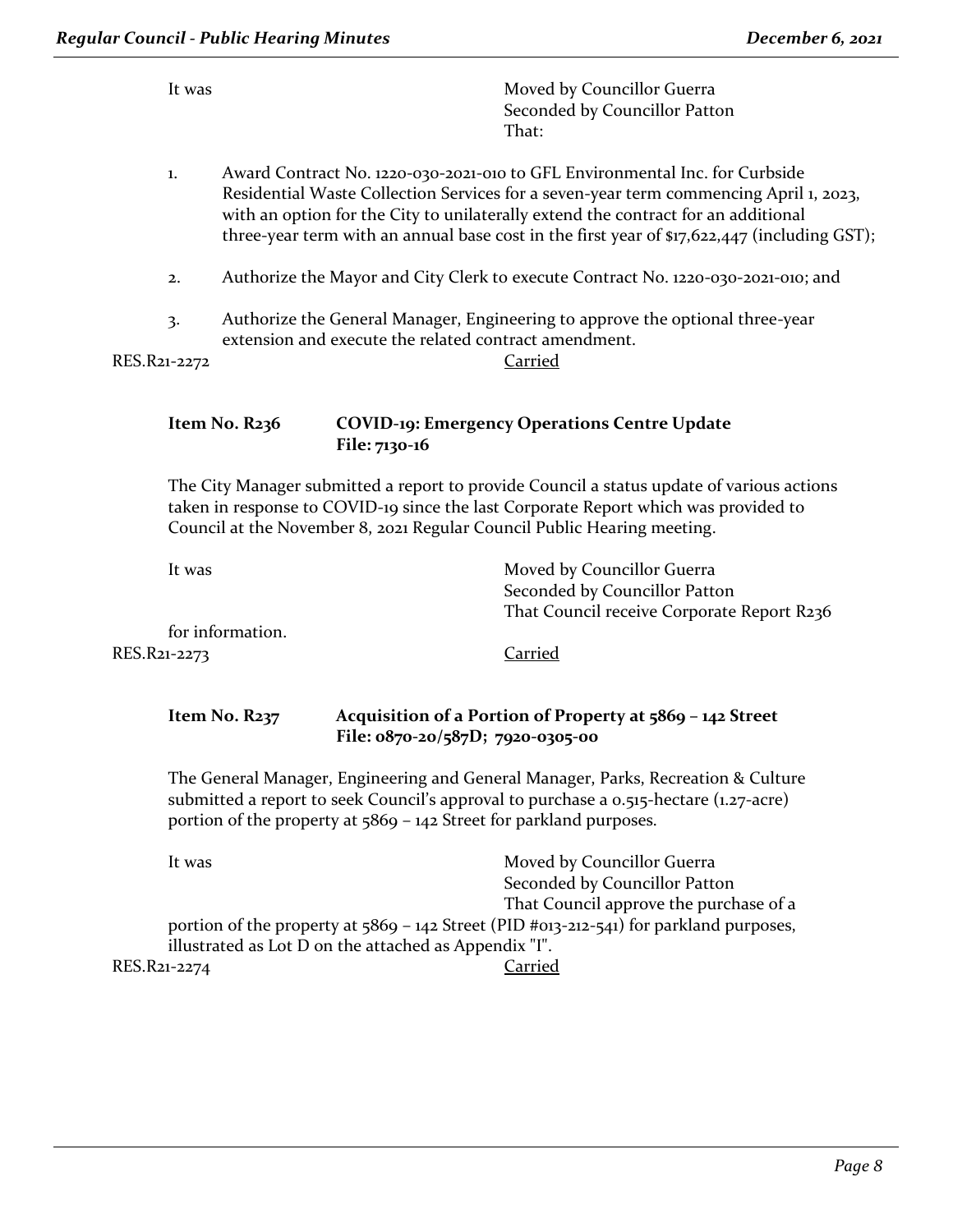## **H. BYLAWS AND PERMITS**

## **BUSINESS ARISING OUT OF THE PUBLIC HEARING**

| $1.$         | 7921-0220-00<br>Agent: Orion Construction (Paul Bangma)<br>multi-tenant industrial building.                                                | "Surrey Zoning Bylaw, 1993, No. 12000, Amendment Bylaw, 2021, No. 20478"<br>Owner: 1323547 BC Ltd. (Director Information: Willie Fisher & Ender Ilkay)<br>A-2 to IB-1 - 3505 - 194 Street - to permit the development of an 8,295 square-metre |
|--------------|---------------------------------------------------------------------------------------------------------------------------------------------|------------------------------------------------------------------------------------------------------------------------------------------------------------------------------------------------------------------------------------------------|
|              | Council direction received November 22, 2021                                                                                                |                                                                                                                                                                                                                                                |
|              | It was                                                                                                                                      | Moved by Councillor Guerra<br>Seconded by Councillor Patton                                                                                                                                                                                    |
| RES.R21-2275 | Amendment Bylaw, 2021, No. 20478" pass its third reading.                                                                                   | That "Surrey Zoning Bylaw, 1993, No. 12000,<br><b>Carried</b>                                                                                                                                                                                  |
|              | Development Variance Permit No. 7921-0220-00                                                                                                | 3505 - 194 Street – to reduce the minimum width of a drive aisle for one-way<br>movement from 7.5 metres to 5.0 metres on the north side of the proposed building.                                                                             |
|              | It was                                                                                                                                      | Moved by Councillor Guerra<br>Seconded by Councillor Patton<br>That Council support Development Variance<br>Permit No. 7921-0220-00 and consider issuance of the Permit upon final adoption                                                    |
| RES.R21-2276 | of the associated rezoning bylaw.                                                                                                           | <b>Carried</b>                                                                                                                                                                                                                                 |
| 2.           | 7921-0156-00<br>Owners: S. Levy, D. Levy<br>Agent: Mainland Engineering Design Corporation (Rajeev Mangla)<br>two single-family small lots. | "Surrey Zoning Bylaw, 1993, No. 12000, Amendment Bylaw, 2021, No. 20477"<br>RA to RF-10 - 1710 - 140 Street - to allow subdivision of the subject property into                                                                                |
|              | Council direction received November 22, 2021                                                                                                |                                                                                                                                                                                                                                                |
|              | It was<br>Amendment Bylaw, 2021, No. 20477" pass its third reading.                                                                         | Moved by Councillor Guerra<br>Seconded by Councillor Patton<br>That "Surrey Zoning Bylaw, 1993, No. 12000,                                                                                                                                     |
| RES.R21-2277 |                                                                                                                                             | Carried                                                                                                                                                                                                                                        |
|              |                                                                                                                                             |                                                                                                                                                                                                                                                |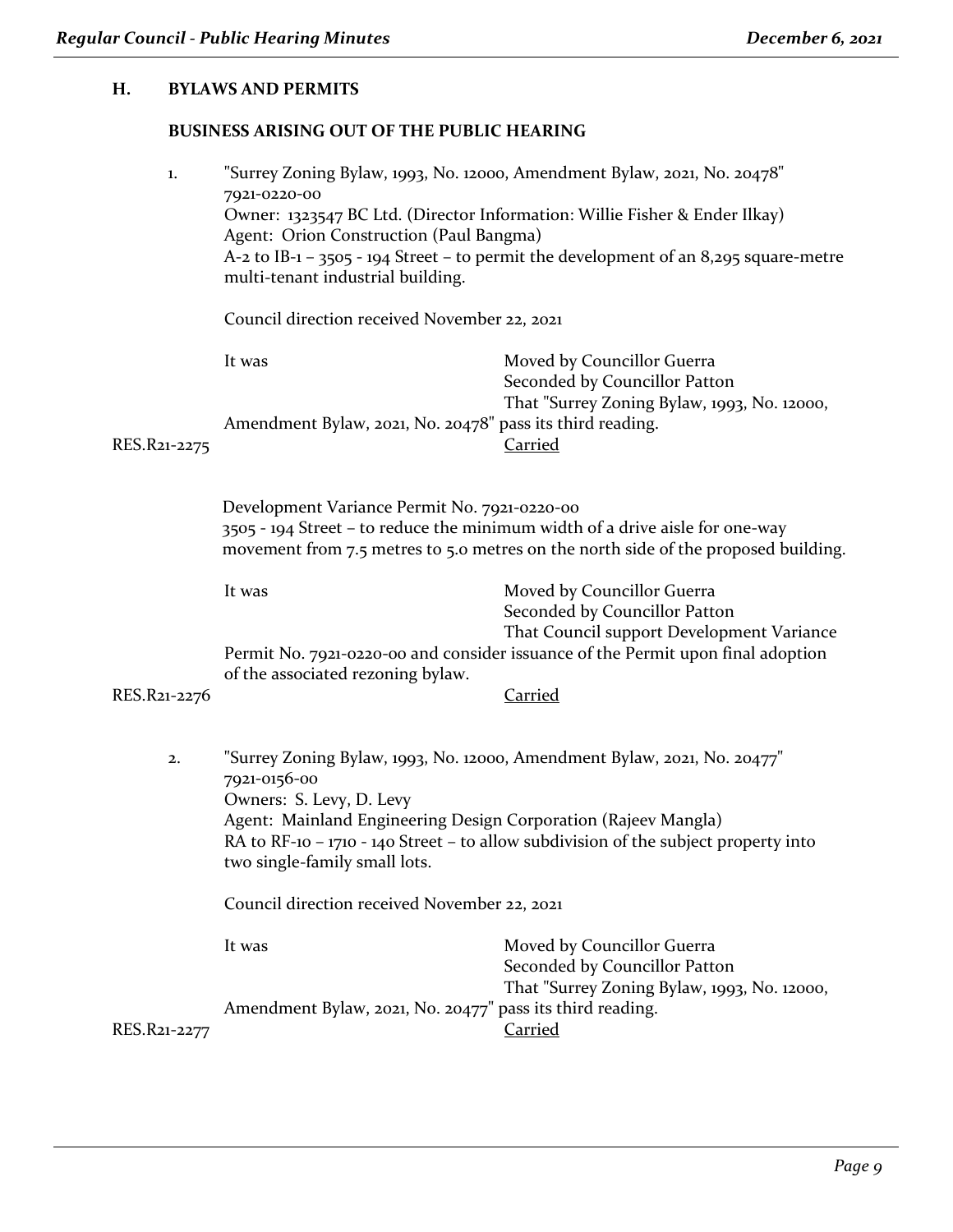| 3.           | 7919-0361-00<br>Owner: Echo Lake Investments Ltd<br>Agent: Mallen Gowing Berzins Architecture Inc. (Mike Rayment)<br>CD (Bylaw No. 19496) to CD - 17395 - No. 10 (56 Avenue) Highway - to<br>2-storey commercial building on the subject site. | "Surrey Comprehensive Development Zone 26 (CD 26), Bylaw, 2021, No. 20480"<br>accommodate the existing building and permit the construction of an additional       |
|--------------|------------------------------------------------------------------------------------------------------------------------------------------------------------------------------------------------------------------------------------------------|--------------------------------------------------------------------------------------------------------------------------------------------------------------------|
|              | Council direction received November 22, 2021                                                                                                                                                                                                   |                                                                                                                                                                    |
|              | It was                                                                                                                                                                                                                                         | Moved by Councillor Guerra<br>Seconded by Councillor Patton                                                                                                        |
| RES.R21-2278 | Zone $26$ (CD $26$ ), Bylaw, $2021$ , No. $20480$ <sup>"</sup> pass its third reading.                                                                                                                                                         | That "Surrey Comprehensive Development<br><b>Carried</b>                                                                                                           |
| 4.           | 7921-0045-00<br>Owners: N. K. Randio, P. S. Paul, B. K. Singh and K. Singh<br>Agent: Coastland Engineering and Surveying Ltd. (Mike Helle)<br>semi-detached single-family residential lots.                                                    | "Surrey Zoning Bylaw, 1993, No. 12000, Amendment Bylaw, 2021, No. 20481"<br>RF to RF-SD – $18464 - 64$ Avenue – to allow subdivision of the subject site into four |
|              | Council direction received November 22, 2021                                                                                                                                                                                                   |                                                                                                                                                                    |
| RES.R21-2279 | It was<br>Amendment Bylaw, 2021, No. 20481" pass its third reading.                                                                                                                                                                            | Moved by Councillor Guerra<br>Seconded by Councillor Patton<br>That "Surrey Zoning Bylaw, 1993, No. 12000,<br><b>Carried</b>                                       |
| 5.           | 7921-0070-00<br>Owner: Atwal's Enterprises Ltd.<br>Agent: Coastland Engineering & Surveying Ltd. (Michael Helle)<br>property into one single-family lot and two single-family small lots.                                                      | "Surrey Zoning Bylaw, 1993, No. 12000, Amendment Bylaw, 2021, No. 20482"<br>RF to RF-13 – portion of $5892 - 172$ Street – to allow subdivision of the subject     |
|              | Council direction received November 22, 2021                                                                                                                                                                                                   |                                                                                                                                                                    |
|              | It was                                                                                                                                                                                                                                         | Moved by Councillor Guerra<br>Seconded by Councillor Patton<br>That "Surrey Zoning Bylaw, 1993, No. 12000,                                                         |
| RES.R21-2280 | Amendment Bylaw, 2021, No. 20482" pass its third reading.                                                                                                                                                                                      | <b>Carried</b>                                                                                                                                                     |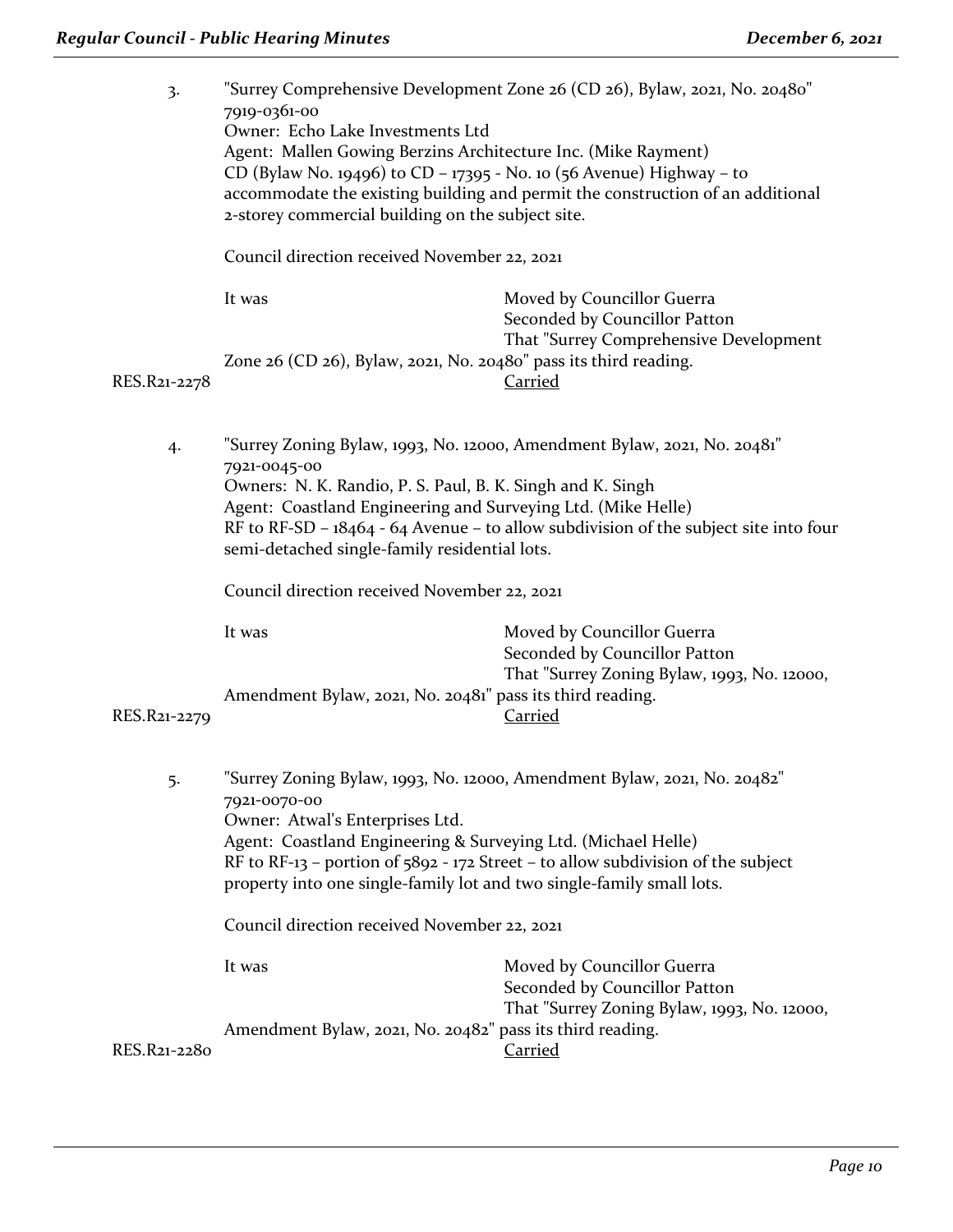|              | Development Variance Permit No. 7921-0070-00<br>for proposed Lot 1.                                                                                                                                                | 5892 - 172 Street - to reduce the minimum lot depth from 28 metres to 27 metres                                                                                             |
|--------------|--------------------------------------------------------------------------------------------------------------------------------------------------------------------------------------------------------------------|-----------------------------------------------------------------------------------------------------------------------------------------------------------------------------|
|              | It was                                                                                                                                                                                                             | Moved by Councillor Guerra<br>Seconded by Councillor Patton<br>That Council support Development Variance                                                                    |
|              |                                                                                                                                                                                                                    | Permit No. 7921-0070-00 and consider issuance of the Permit upon final adoption                                                                                             |
| RES.R21-2281 | of the associated rezoning bylaw.                                                                                                                                                                                  | <b>Carried</b>                                                                                                                                                              |
| 6.           | 7921-0237-00<br>Owners: H. Kharoud, K. Kharoud, S. Raju, H. Raju<br>Agent: Mainland Engineering Design Corporation (Avnash Banwait)<br>RF to RF-10 - 13153 - 64 Avenue - to allow subdivision of the site into two | "Surrey Zoning Bylaw, 1993, No. 12000, Amendment Bylaw, 2021, No. 20483"                                                                                                    |
|              | single-family lots.<br>Council direction received November 22, 2021                                                                                                                                                |                                                                                                                                                                             |
|              | It was                                                                                                                                                                                                             | Moved by Councillor Guerra                                                                                                                                                  |
| RES.R21-2282 | Amendment Bylaw, 2021, No. 20483" pass its third reading.                                                                                                                                                          | Seconded by Councillor Patton<br>That "Surrey Zoning Bylaw, 1993, No. 12000,<br><u>Carried</u>                                                                              |
| 7.           | 7921-0175-00<br>Owners: K. W. Hicks and R. F. Hicks<br>Agent: Coastland Engineering and Surveying Ltd. (Mike Helle)                                                                                                | "Surrey Comprehensive Development Zone 25 (CD 25), Bylaw, 2021, No. 20479"<br>RH to CD - 5650 - 146A Street - to allow subdivision of the site into two single-family lots. |
|              | Council direction received November 22, 2021                                                                                                                                                                       |                                                                                                                                                                             |
|              | It was                                                                                                                                                                                                             | Moved by Councillor Guerra<br>Seconded by Councillor Patton                                                                                                                 |
| RES.R21-2283 | Zone $25$ (CD $25$ ), Bylaw, 2021, No. 20479" pass its third reading.                                                                                                                                              | That "Surrey Comprehensive Development<br><b>Carried</b>                                                                                                                    |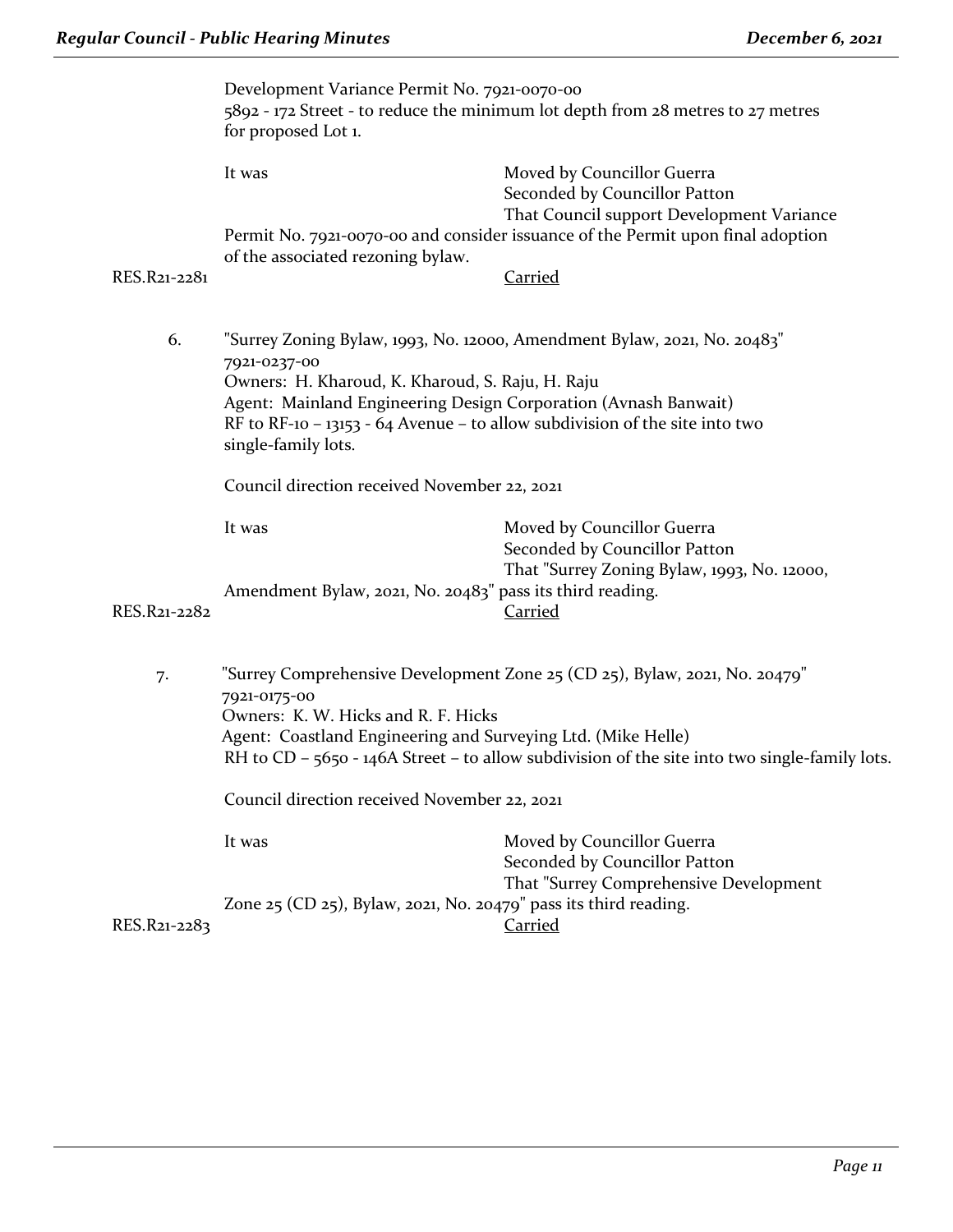#### **PERMITS - APPROVAL**

8. Development Variance Permit No. 7921-0248-00 13880 Colebrook Road Owner: M. Rai, C. Rai Agent: RBI Group (Victor Jeon) The applicant is requesting a variance to increase the maximum allowable setback of the General Agriculture Zone front lot line for a single-family dwelling from 50 metres to 112 metres and to increase the maximum depth of the farm residential footprint from the front of the lot from 60 metres to 112 metres in order to permit construction of a new single-family dwelling in the ALR. One piece of correspondence expressing concerns had been received prior to the

|              | It was                                        | Moved by Councillor Guerra             |
|--------------|-----------------------------------------------|----------------------------------------|
|              |                                               | Seconded by Councillor Patton          |
|              |                                               | That Council authorize the issuance of |
|              | Development Variance Permit No. 7921-0248-00. |                                        |
| RES.R21-2284 |                                               | Carried                                |

#### **PERMITS - SUPPORT**

printing of this agenda.

9. Development Variance Permit No. 7921-0076-00 13960 - 66 Avenue Owner: N. Warainch, B. Warainch Agent: B. Warainch The applicant is requesting a variance to the Single-Family Residential Zone, to increase the maximum permitted floor area requirement of a second storey for a principal building from 80% to 85% of the main floor area and to reduce the minimum required second storey offset located at the front or sides of the dwelling fully visible from the street from 20% to 15%, in order to construct an addition to an existing single family dwelling. One piece of correspondence expressing support had been received prior to the printing of this agenda. It was Moved by Councillor Guerra

Seconded by Councillor Patton That Council support Development Variance Permit No. 7921-0076-00, and consider issuance of the Permit upon final approval of the associated Development Permit.

RES.R21-2285 Carried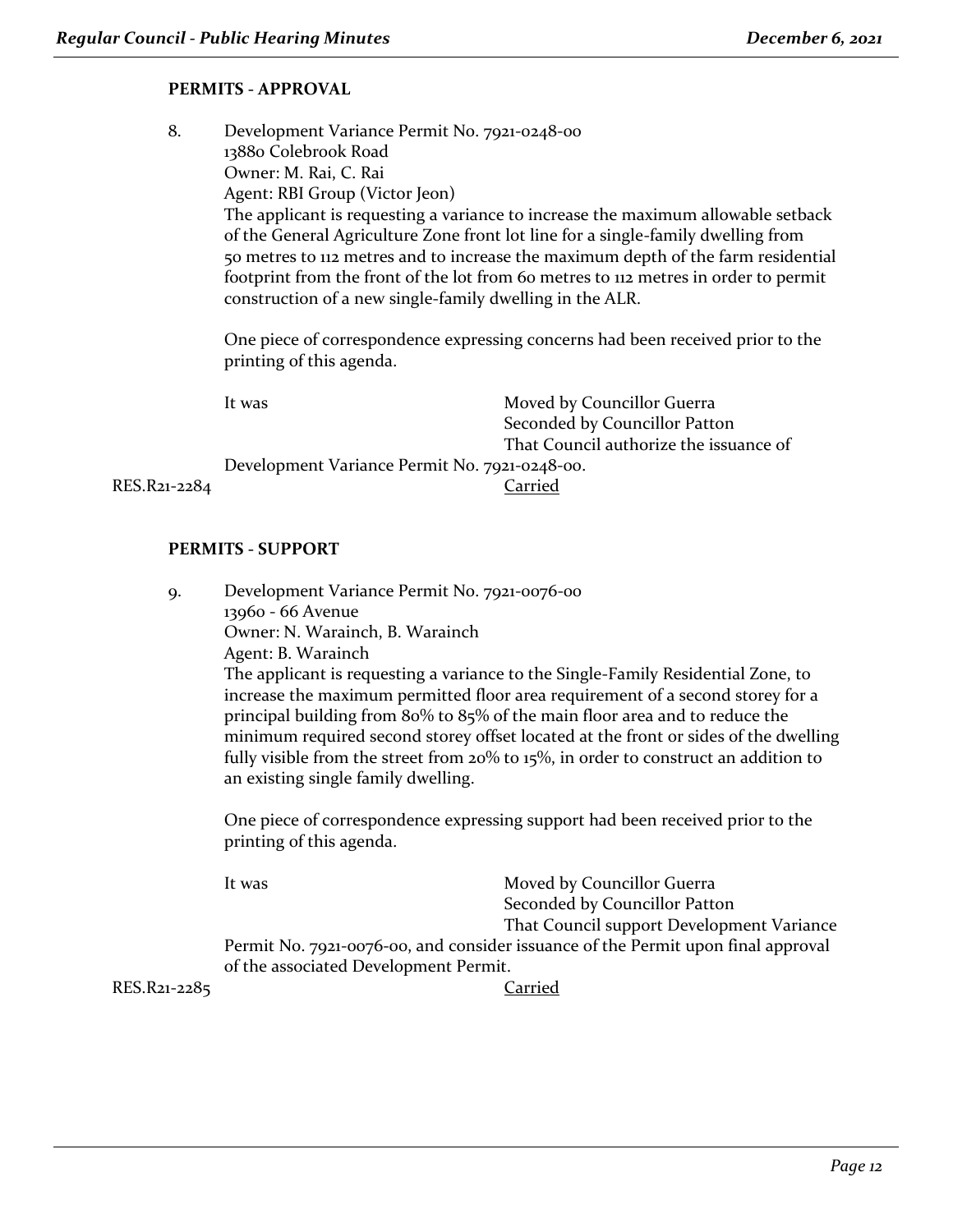10. Development Variance Permit No. 7914-0117-01 5708 – 144 Street Owner: Param Development Ltd Agent: Citiwest Consulting Ltd. (Roger Jawanda) The applicant is requesting a variance to reduce the minimum lot width requirements of the Single Family Residential Zone from 15.0 metres to 14.5 metres on proposed Lot 2 in order to facilitate the retention of an existing dwelling on proposed Lot 1 of a three-lot subdivision.

One piece of correspondence expressing concerns had been received prior to the printing of this agenda.

It was Moved by Councillor Guerra Seconded by Councillor Patton That Council support Development Variance Permit No. 7914-0117-01 and consider issuance of the Permit upon final adoption of the associated rezoning bylaw.

RES.R21-2286 Carried

#### **INTRODUCTIONS**

| 11.          | "The It's Up to You Recovery House Society Housing Agreement No. 1,<br>Authorization Bylaw, 2021, No. 20525"<br>3900-20-20525 - Council Initiative<br>a high quality of care is being provided to residents. | A housing agreement bylaw to comply with the Business Bylaw requirement that<br>supportive recovery homes enter into a housing agreement with the City to ensure |
|--------------|--------------------------------------------------------------------------------------------------------------------------------------------------------------------------------------------------------------|------------------------------------------------------------------------------------------------------------------------------------------------------------------|
|              | Council direction received February 28, 2021<br>Corporate Report Item No. 2021-R026                                                                                                                          |                                                                                                                                                                  |
|              | It was                                                                                                                                                                                                       | Moved by Councillor Guerra<br>Seconded by Councillor Patton<br>That "The It's Up to You Recovery House                                                           |
| RES.R21-2287 | first reading.                                                                                                                                                                                               | Society Housing Agreement No. 1, Authorization Bylaw, 2021, No. 20525" pass its<br>Carried                                                                       |
|              | The said Bylaw was then read for the second time.                                                                                                                                                            |                                                                                                                                                                  |
|              | It was                                                                                                                                                                                                       | Moved by Councillor Guerra<br>Seconded by Councillor Patton<br>That "The It's Up to You Recovery House                                                           |
| RES.R21-2288 | second reading.                                                                                                                                                                                              | Society Housing Agreement No. 1, Authorization Bylaw, 2021, No. 20525" pass its<br>Carried                                                                       |
|              |                                                                                                                                                                                                              |                                                                                                                                                                  |

The said Bylaw was then read for the third time.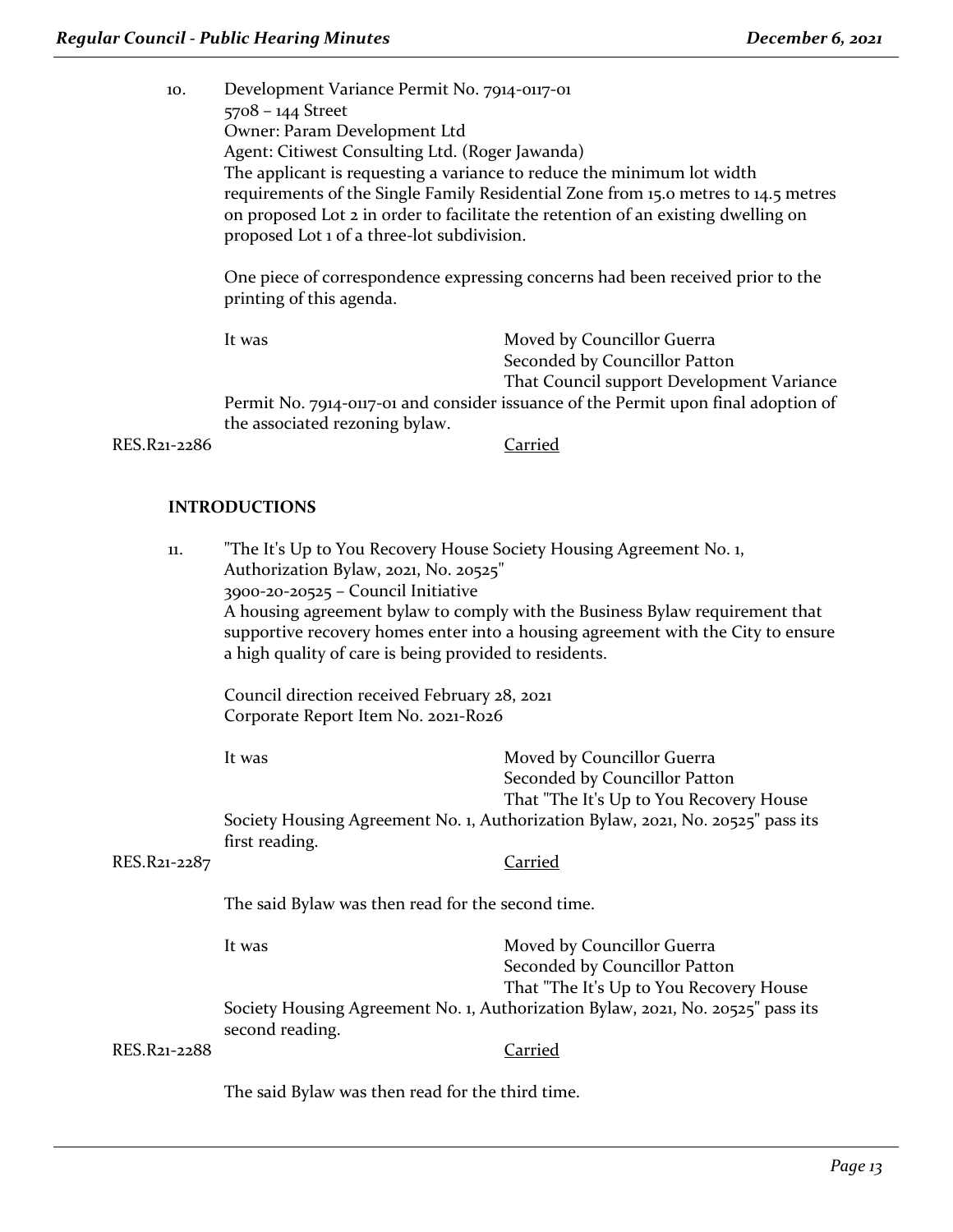|              | It was                                                                                                                                                                                                      | Moved by Councillor Guerra<br>Seconded by Councillor Patton<br>That "The It's Up to You Recovery House                                                           |
|--------------|-------------------------------------------------------------------------------------------------------------------------------------------------------------------------------------------------------------|------------------------------------------------------------------------------------------------------------------------------------------------------------------|
|              | third reading.                                                                                                                                                                                              | Society Housing Agreement No. 1, Authorization Bylaw, 2021, No. 20525" pass its                                                                                  |
| RES.R21-2289 |                                                                                                                                                                                                             | <b>Carried</b>                                                                                                                                                   |
| 12.          | "The It's Up to You Recovery House Society Housing Agreement No. 2,<br>Authorization Bylaw, 2021, No. 20526"<br>3900-20-20526 - Council Initiative<br>a high quality of care is being provided to residents | A housing agreement bylaw to comply with the Business Bylaw requirement that<br>supportive recovery homes enter into a housing agreement with the City to ensure |
|              | Council direction received February 28, 2021<br>Corporate Report Item No. 2021-Ro26                                                                                                                         |                                                                                                                                                                  |
|              | It was                                                                                                                                                                                                      | Moved by Councillor Guerra<br>Seconded by Councillor Patton<br>That "The It's Up to You Recovery House                                                           |
|              | first reading.                                                                                                                                                                                              | Society Housing Agreement No. 2, Authorization Bylaw, 2021, No. 20526" pass its                                                                                  |
| RES.R21-2290 |                                                                                                                                                                                                             | <b>Carried</b>                                                                                                                                                   |
|              | The said Bylaw was then read for the second time.                                                                                                                                                           |                                                                                                                                                                  |
|              | It was                                                                                                                                                                                                      | Moved by Councillor Guerra<br>Seconded by Councillor Patton<br>That "The It's Up to You Recovery House                                                           |
|              | second reading.                                                                                                                                                                                             | Society Housing Agreement No. 2, Authorization Bylaw, 2021, No. 20526" pass its                                                                                  |
| RES.R21-2291 |                                                                                                                                                                                                             | <b>Carried</b>                                                                                                                                                   |
|              | The said Bylaw was then read for the third time.                                                                                                                                                            |                                                                                                                                                                  |
|              | It was                                                                                                                                                                                                      | Moved by Councillor Guerra<br>Seconded by Councillor Patton                                                                                                      |
|              | third reading.                                                                                                                                                                                              | That "The It's Up to You Recovery House<br>Society Housing Agreement No. 2, Authorization Bylaw, 2021, No. 20526" pass its                                       |
| RES.R21-2292 |                                                                                                                                                                                                             | <b>Carried</b>                                                                                                                                                   |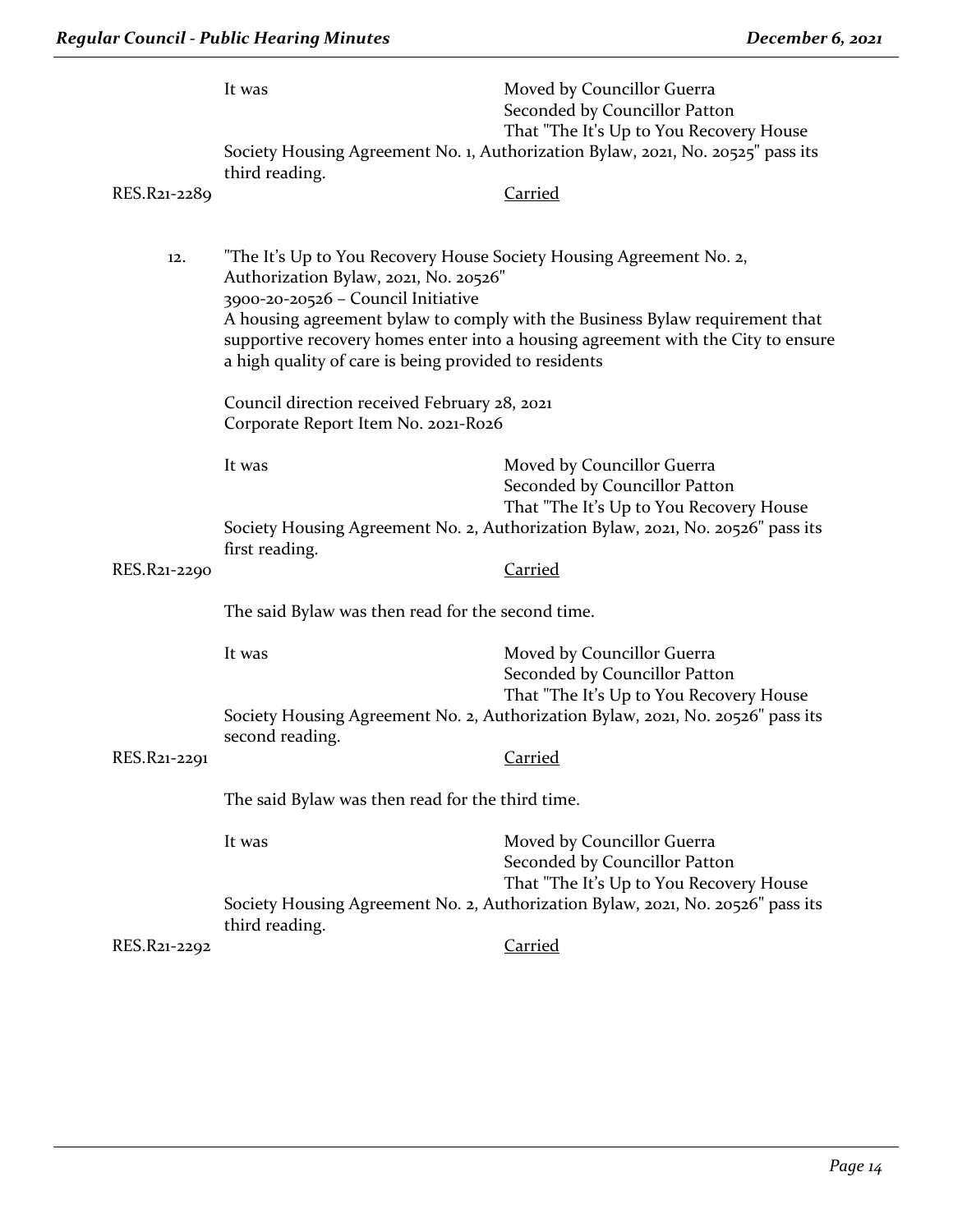| 13.          | "The It's Up to You Recovery House Society Housing Agreement No. 3,<br>Authorization Bylaw, 2021, No. 20527"<br>3900-20-20527 - Council Initiative<br>a high quality of care is being provided to residents.            | A housing agreement bylaw to comply with the Business Bylaw requirement that<br>supportive recovery homes enter into a housing agreement with the City to ensure                                                                                                                                                              |
|--------------|-------------------------------------------------------------------------------------------------------------------------------------------------------------------------------------------------------------------------|-------------------------------------------------------------------------------------------------------------------------------------------------------------------------------------------------------------------------------------------------------------------------------------------------------------------------------|
|              | Council direction received February 28, 2021<br>Corporate Report Item No. 2021-R026                                                                                                                                     |                                                                                                                                                                                                                                                                                                                               |
|              | It was                                                                                                                                                                                                                  | Moved by Councillor Guerra<br>Seconded by Councillor Patton                                                                                                                                                                                                                                                                   |
|              | first reading.                                                                                                                                                                                                          | That "The It's Up to You Recovery House<br>Society Housing Agreement No. 3, Authorization Bylaw, 2021, No. 20527" pass its                                                                                                                                                                                                    |
| RES.R21-2293 |                                                                                                                                                                                                                         | <b>Carried</b>                                                                                                                                                                                                                                                                                                                |
|              | The said Bylaw was then read for the second time.                                                                                                                                                                       |                                                                                                                                                                                                                                                                                                                               |
|              | It was                                                                                                                                                                                                                  | Moved by Councillor Guerra<br>Seconded by Councillor Patton<br>That "The It's Up to You Recovery House                                                                                                                                                                                                                        |
|              | second reading.                                                                                                                                                                                                         | Society Housing Agreement No. 3, Authorization Bylaw, 2021, No. 20527" pass its                                                                                                                                                                                                                                               |
| RES.R21-2294 |                                                                                                                                                                                                                         | <b>Carried</b>                                                                                                                                                                                                                                                                                                                |
|              | The said Bylaw was then read for the third time.                                                                                                                                                                        |                                                                                                                                                                                                                                                                                                                               |
|              | It was                                                                                                                                                                                                                  | Moved by Councillor Guerra<br>Seconded by Councillor Patton<br>That "The It's Up to You Recovery House                                                                                                                                                                                                                        |
|              | third reading.                                                                                                                                                                                                          | Society Housing Agreement No. 3, Authorization Bylaw, 2021, No. 20527" pass its                                                                                                                                                                                                                                               |
| RES.R21-2295 |                                                                                                                                                                                                                         | <b>Carried</b>                                                                                                                                                                                                                                                                                                                |
| 14.          | Adjacent to 13048 - 13 Avenue, Bylaw, 2021, No. 20444"<br>3900-20-20444 - Council Initiative<br>road allowance to facilitate consolidation with the adjacent lands under<br>considered by City Council at a later date. | "Surrey Close and Remove the Dedication of Highway of a Portion of Road<br>A bylaw to remove the dedication of a 148.8 square metre portion of unopened<br>Development Application No. 7918-0373-00. In accordance with the Community<br>Charter, SBC 2003, c.26, as amended, approval of the disposition of the road will be |
|              | Council direction received September 13, 2021<br>Corporate Report Item No. 2021-R172                                                                                                                                    |                                                                                                                                                                                                                                                                                                                               |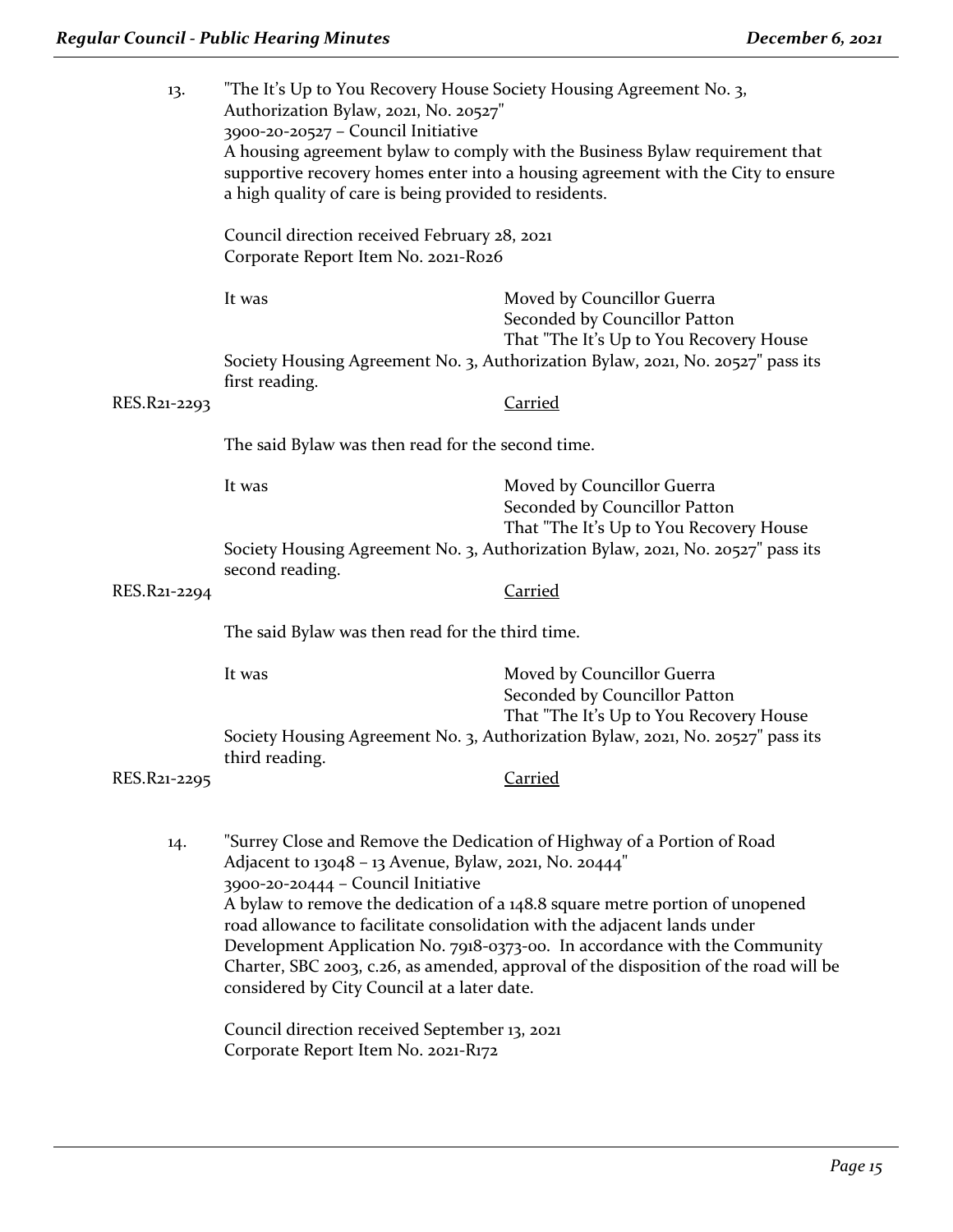|              | It was                                                            | Moved by Councillor Guerra<br>Seconded by Councillor Patton<br>That "Surrey Close and Remove the                                           |
|--------------|-------------------------------------------------------------------|--------------------------------------------------------------------------------------------------------------------------------------------|
|              | 2021, No. 20444" pass its first reading.                          | Dedication of Highway of a Portion of Road Adjacent to 13048 - 13 Avenue, Bylaw,                                                           |
| RES.R21-2296 |                                                                   | <b>Carried</b>                                                                                                                             |
|              | The said Bylaw was then read for the second time.                 |                                                                                                                                            |
|              | It was                                                            | Moved by Councillor Guerra<br>Seconded by Councillor Patton<br>That "Surrey Close and Remove the                                           |
| RES.R21-2297 | 2021, No. 20444" pass its second reading.                         | Dedication of Highway of a Portion of Road Adjacent to 13048 - 13 Avenue, Bylaw,<br><b>Carried</b>                                         |
|              | The said Bylaw was then read for the third time.                  |                                                                                                                                            |
|              | It was                                                            | Moved by Councillor Guerra<br>Seconded by Councillor Patton                                                                                |
|              | 2021, No. 20444" pass its third reading.                          | That "Surrey Close and Remove the<br>Dedication of Highway of a Portion of Road Adjacent to 13048 - 13 Avenue, Bylaw,                      |
| RES.R21-2298 |                                                                   | <u>Carried</u>                                                                                                                             |
|              |                                                                   |                                                                                                                                            |
| I.           | <b>CLERK'S REPORT</b>                                             |                                                                                                                                            |
| 1.           | <b>Delegation Requests</b>                                        |                                                                                                                                            |
|              | (a)<br><b>Surrey Crime Prevention Society</b><br>File: 0550-20-01 | Michele Kumar, Director of Operations, and Karen Reid Sidhu, Executive Director                                                            |
|              | It was                                                            | Moved by Councillor Guerra<br>Seconded by Councillor Patton                                                                                |
| RES.R21-2299 | be heard as a delegation at Council-in-Committee.                 | That Michele Kumar, Director of Operations,<br>and Karen Reid Sidhu, Executive Director, Surrey Crime Prevention Society<br><b>Carried</b> |
| 2.           | 2022 Council Meeting Schedule                                     |                                                                                                                                            |
|              | It was                                                            | Moved by Councillor Guerra<br>Seconded by Councillor Patton                                                                                |
|              | Meeting Schedule.                                                 | That Council adopt the proposed 2022 Council                                                                                               |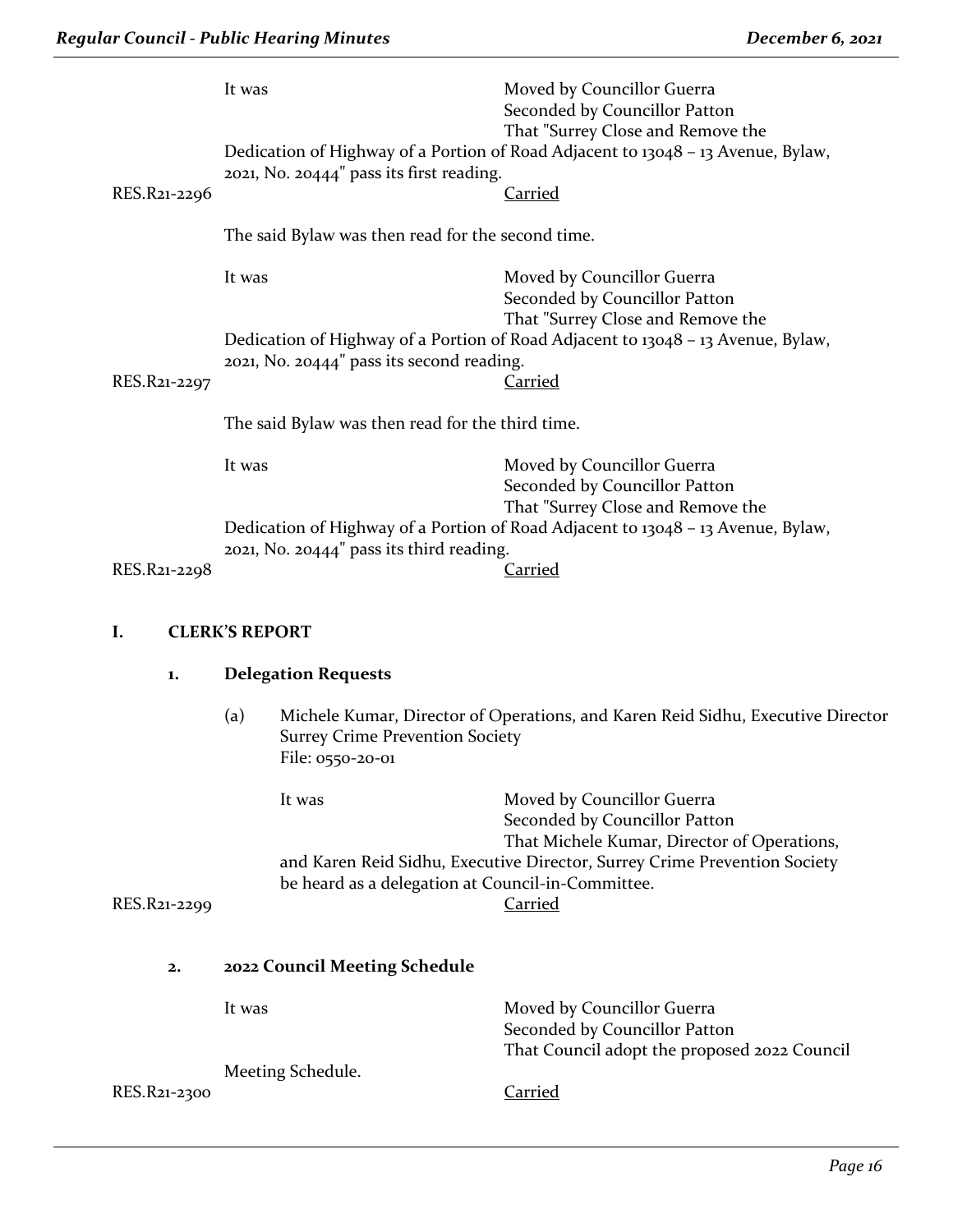#### **3. Conferences/Conventions/Meetings**

- **(a) Lower Mainland Local Government Association (LMLGA) – 2022 Conference**  File: 0390-20
- **(b) Federation of Canadian Municipalities (FCM) – 2022 Conference** File: 0250-03
- **(c) Union of British Columbia Municipalities (UBCM) – 2022 Conference** File: 0250-07

| It was | Moved by Councillor Guerra    |
|--------|-------------------------------|
|        | Seconded by Councillor Patton |
|        | $\mathsf{That}$ :             |

- 1. Council be authorized to attend the following conferences:
	- 2022 Lower Mainland Local Government Association Conference;
	- 2022 Federation of Canadian Municipalities (FCM) Annual Conference;
	- 2022 Union of British Columbia Municipalities (UBCM) Annual Conference; and
- 2. Expenses be paid in accordance with Council policy.

RES.R21-2301 Carried

# **J. NOTICE OF MOTION**

This section had no items to consider.

#### **K. OTHER BUSINESS**

**1. Natural Drainage System Assessment**  File: 5225-01

> At the November 22, 2021 Regular Council – Public Hearing meeting, Councillor Locke provided the following Notice of Motion:

"That the Engineering Department prepare a preliminary assessment of the natural drainage system in Surrey under these extraordinary circumstances."